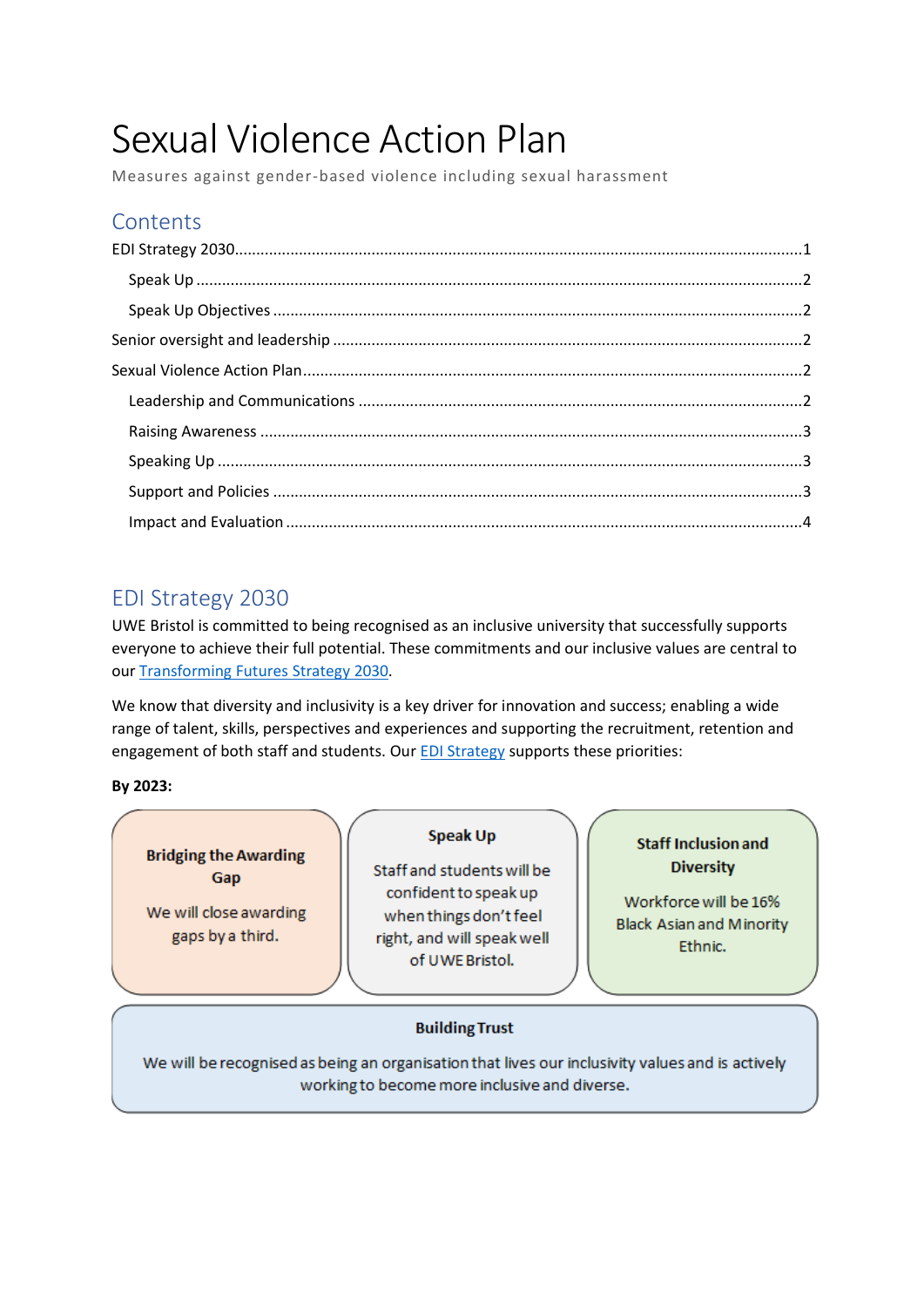## <span id="page-1-0"></span>Speak Up

Our sexual violence work sits within the Speak Up strategic priority. We are committed to focus on recognising behaviour that is not tolerated at UWE, championing inclusive behaviour at UWE, and driving change by listening and responding to what we hear. The 2021-23 period will focus particularly on racism (including antisemitism and islamophobia) and sexual misconduct.

We will achieve this through:

- 1. Leadership and Communications: Clear communication of expectation for staff and students with consistent senior ownership across the university;
- 2. Raising Awareness: Raising awareness of discrimination, harassment, victimisation and bullying and the university's rules and expectations;
- 3. Speaking Up: Building staff and student skills and confidence in speaking up;
- 4. Support and Policies: Ensuring our policies and support systems mean we deal effectively with issues that arise;
- 5. Impact and Evaluation: Measurement of progress.

## <span id="page-1-1"></span>Speak Up Objectives

2021/22:

- Staff and students understand the university's approach to tackling racism and sexual misconduct
- Staff and students' awareness of discrimination and harassment and ways to intervene increases

• Staff and students feel more confident in speaking up

2022/23:

- Staff and students feel confident that the university is taking actions to tackle discrimination and harassment
- Speaking Up is an expectation for all staff and students
- Speaking Up is part of regular staff and student interactions

## <span id="page-1-2"></span>Senior oversight and leadership

Strategic work at UWE Bristol is owned at the highest level. The senior lead for the EDI Strategy is Pro Vice-Chancellor for Equalities and Civic Engagement, Paul Olomolaiye.

## <span id="page-1-3"></span>Sexual Violence Action Plan

<span id="page-1-4"></span>

| Leadership and Communications                 |                        |                        |  |  |
|-----------------------------------------------|------------------------|------------------------|--|--|
| <b>Activity</b>                               | Owner                  | <b>Timescale</b>       |  |  |
| Implement Speak Up comms plan:                | Speak Up               | Ongoing                |  |  |
| communication of Speak Up projects and        | <b>Steering Group</b>  |                        |  |  |
| key messages.                                 |                        |                        |  |  |
| Develop and launch podcast documenting        | <b>Future Students</b> | Development: Autumn    |  |  |
| live conversations across the university and  | Comms and              | $'21 -$ Spring $'22$ . |  |  |
| with partners, on difficult conversations for | Marketing              |                        |  |  |
| example: speaking up, racism, sexual          |                        | Launch: Timed to       |  |  |
| violence, behaviour, microaggressions etc.    |                        | coincide with key      |  |  |
|                                               |                        | dates in calendar.     |  |  |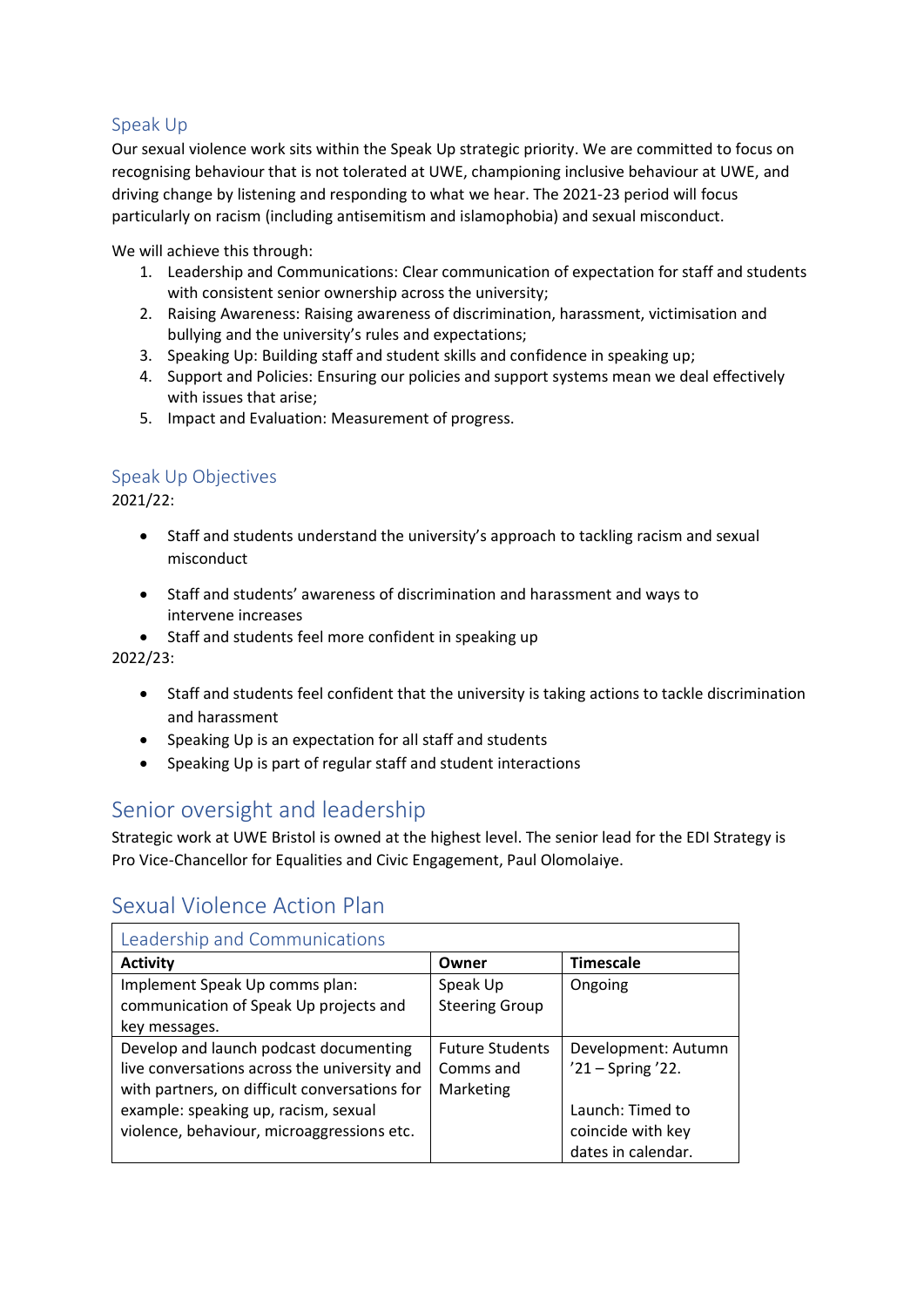<span id="page-2-2"></span><span id="page-2-1"></span><span id="page-2-0"></span>

| Comms campaign about behavioural                       | <b>Future Students</b> | Autumn '22 - Summer            |
|--------------------------------------------------------|------------------------|--------------------------------|
| expectations for staff and students.                   | Comms and              | '23.                           |
|                                                        | Marketing              |                                |
| <b>Raising Awareness</b>                               |                        |                                |
| <b>Activity</b>                                        | Owner                  | <b>Timescale</b>               |
| Promote and deliver Speak Up training for              | Learning and           | Ongoing                        |
| staff, including active bystander skills.              | Development            |                                |
|                                                        | Centre                 |                                |
| Develop, recruit, train and support EDI                | <b>EDI Team</b>        | Services: Autumn '21 -         |
| Champions across the university, first in              |                        | Summer '22.                    |
| professional services, and expanding into              |                        | <b>Faculties and Services:</b> |
| faculties in autumn '22.                               |                        | Autumn '22 - Summer            |
|                                                        |                        | '23.                           |
| Develop and deliver specialist training for            | <b>EDI Team</b>        | Winter '21 - Summer            |
| HR and student-facing staff to support                 |                        | '22.                           |
| conversations around disclosure of sexual<br>violence. |                        |                                |
| Promote and deliver student induction sets             | <b>EDI Team</b>        | Autumn '21;                    |
| out UWE values and behavioural                         |                        | Spring '22;                    |
| expectations, defining key terms around                |                        | Autumn '22;                    |
| consent and sexual and domestic violence,              |                        | Spring '23.                    |
| and developing active bystander skills.                |                        |                                |
| Develop and deliver senior leader pledge               | Directorate            | Pledge drafted and             |
| and training.                                          |                        | launched: Spring '22.          |
|                                                        |                        | Training: Spring-              |
|                                                        |                        | Summer '22.                    |
| <b>Speaking Up</b>                                     |                        |                                |
| <b>Activity</b>                                        | Owner                  | <b>Timescale</b>               |
| Support Campus Life Assistants briefed                 | Accommodation          | Autumn '21;                    |
| with Speak Up and Report & Support                     | <b>Services</b>        | Spring '22;                    |
| information. Peer to peer welcome and                  |                        | Autumn '22;                    |
| signposting chats with students newly                  |                        | Spring '23.                    |
| arrived in halls (September and January                |                        |                                |
| intakes).                                              |                        |                                |
| <b>Support and Policies</b>                            |                        |                                |
| <b>Activity</b>                                        | Owner                  | <b>Timescale</b>               |
| Expand Report and Support reporting tool               | Student and            | Engagement and                 |
| and support webpages for use by staff.                 | Academic               | development: Autumn            |
|                                                        | <b>Services</b>        | - Winter '21.                  |
|                                                        |                        | Launch: Spring '22.            |
| Review and refresh Report and Support                  | Student and            | Launch: Spring '22.            |
| webpages for staff.                                    | Academic               |                                |
|                                                        | Services               |                                |
| Refresh staff Dignity at Work Policy and               | <b>HR</b>              |                                |
| associated support.                                    |                        |                                |
| Refresh student Conduct policy and                     | Student and            |                                |
| associated support.                                    | Academic               |                                |
|                                                        | <b>Services</b>        |                                |
| Develop and launch a refreshed joint                   | EDI Team / Joint       | Spring '22 - Summer            |
| statement on sexual violence and a new                 | <b>Working Group</b>   | '22.                           |